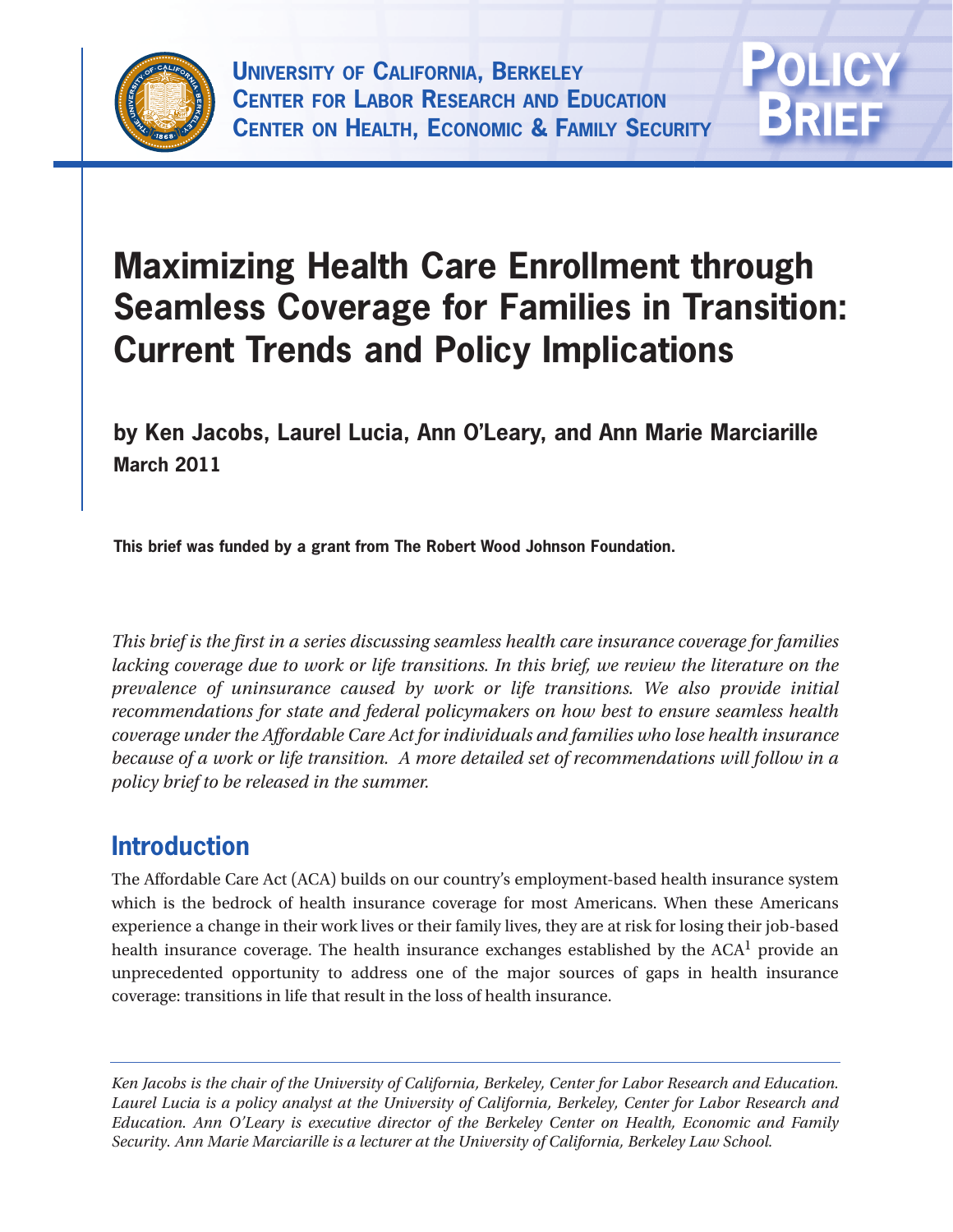The uninsured population is not static. Many people who are uninsured cycle in and out of coverage over a short period of time. One-half to two-thirds of those who are uninsured in any given year move into or out of coverage in that year.2 Even short bouts of uninsurance can have important health impacts due to lack of needed care.<sup>3</sup> Many of those who are intermittently uninsured are experiencing a work or life transition that also involves a loss of income, such as the loss of or change in a job in the family, a reduction in work hours, divorce or legal separation, loss of dependent status, a disability, or the death of a family member.

These individuals in transition are likely to make up a significant portion of those eligible for the new health insurance exchanges. In Massachusetts, approximately one-quarter of individual market participants in the "Health Connector," the state's health exchange, enrolled and terminated their coverage within 12 months.4 How transitional coverage is handled will play a major role in whether the ACA is successful in expanding and stabilizing health coverage. In order to be successful in enrolling the uninsured, the exchange should be designed to maintain continuous coverage for individuals undergoing life transitions. Understanding the triggers to uninsurance provides an important window into how people who are in life transitions can be reached and enrolled into the exchange before or at the time they lose other sources of coverage.

# **Background**

Under the recently enacted federal health law, the Affordable Care Act, Americans will continue to receive health coverage from multiple sources: employer-based coverage, public programs such as Medicare or Medicaid, individually purchased insurance, and the newly created exchanges. Many Americans, especially those who would have been uninsured prior to reform, will move between sources of coverage.

The vast majority of Americans under age 65 have health coverage through an employer, either through their own job or through a parent or spouse.<sup>5</sup> That is not expected to change under the ACA. While most analysts predict only a small net decline in job-based coverage under the ACA, there are likely to be significant transitions on and off of employer-sponsored coverage in the early years: more individuals will take-up employer-based coverage in response to the mandate, and some lower-wage employers will elect to drop coverage. Long and Gruber (2011) estimate that 1.5 million Californians will lose employer-sponsored insurance as their employers cease to offer coverage, while an estimated 630,000 would gain or newly take-up job-based coverage through their own, or a spouse's, employer.<sup>6</sup>

After initial implementation, we can anticipate the continuation of the existing cycling in and out of job-based coverage. The difference under the ACA will be that individuals who lose their job-based coverage will now have the ability to seek transitional coverage through the exchanges.

For more than two-thirds of the uninsured, uninsurance is not typically a static situation.7 Rather, for many individuals uninsurance is a condition precipitated by a work or life change such as loss of job,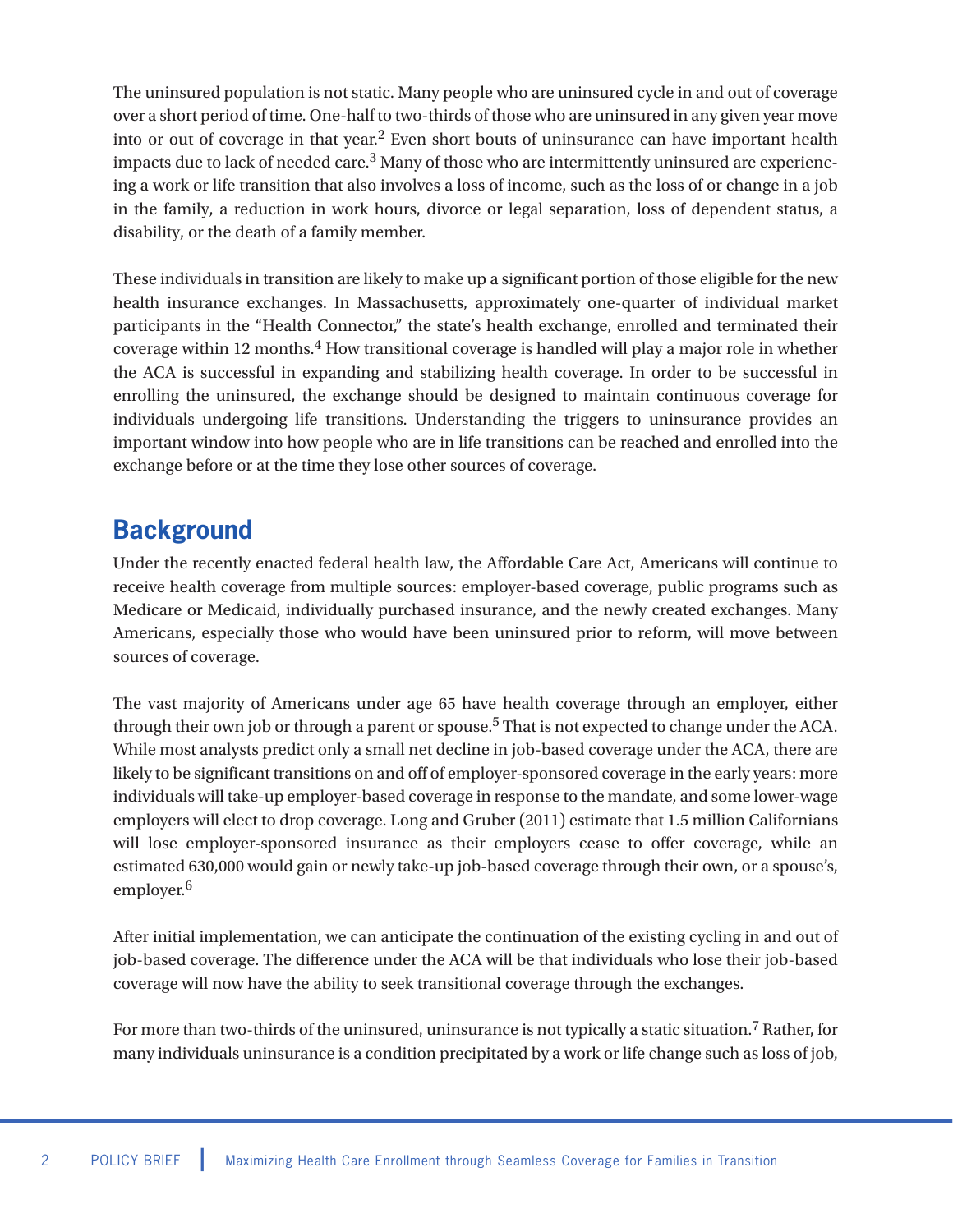reduction in work hours, job change, divorce, early retirement, or graduation. As shown in Figure 1, Short and Graefe (2003) found that over a four-year period, 24 percent of the uninsured spent one to four months uninsured, 22 percent spent five to twelve months, 19 percent spent thirteen to twenty-four months, and 35 percent spent twenty-five to forty-eight months uninsured.<sup>8</sup> Some of the uninsured cycled in and out of coverage multiple times.



#### **Figure 1. Distribution of Uninsured by Duration of Gap in Coverage, U.S. Population Under Age 65**

Source: Short and Graefe (2003).

Cyclical periods of high unemployment lead to greater uninsurance during economic downturns.<sup>9</sup> Nearly 30 percent of non-elderly adults in California were uninsured for all or part of 2009, when unemployment averaged 12.3 percent, up from 24 percent uninsured in 2007 when the unemployment rate averaged 5.3 percent.<sup>10</sup> Even when unemployment is low, the American workforce is highly mobile; at any given time, 20 percent of the workforce is estimated to have been at the present job for less than one year. $^{11}$ 

Intermittent periods of non-coverage are correlated with negative care experiences and potentially adverse health outcomes, according to research by Sudano and Baker (2003). Those lacking continuous health insurance underutilize clinical preventive services and have difficulty in accessing care. Being continuously or intermittently uninsured is a marker for health decline in late middle age. The catch-up period for preventive care after a period of continuous or intermittent uninsurance is in excess of two years.12

Uninsured Americans have a higher mortality rate overall<sup>13</sup> and are more likely to die after trauma than insured Americans.14 The uninsured are more likely to go without care. A Commonwealth Fund survey (2009) found that among working adults who were uninsured for at least part of the year: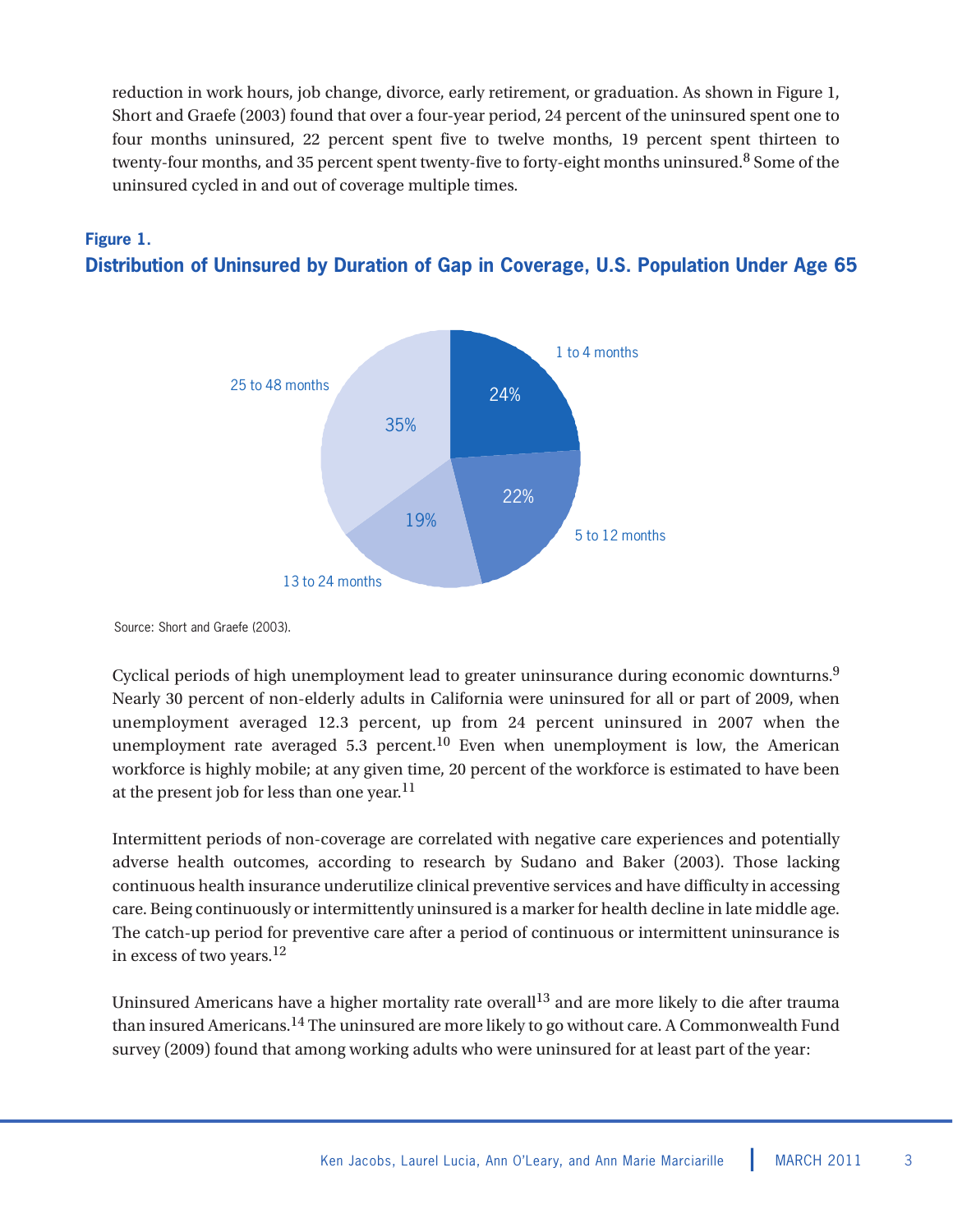- 56 percent did not visit a doctor or clinic when sick because of cost; •
- 62 percent experienced at least one cost-related access problem, including failing to fill prescriptions or get recommended tests or treatment, and forgoing care from a specialist and other doctors when sick; and
- $\bullet$  35 percent delayed or did not get preventive screenings because of cost.<sup>15</sup>

Another study by McWilliams and colleagues (2007) found that adults who were uninsured and then enrolled in Medicare at age 65 had more doctor visits, hospitalizations, and total medical expenditures than those who were previously insured.<sup>16</sup>

Until the exchanges are implemented in 2014, COBRA coverage is the primary back-up option for those who lose coverage due to a life or work transition. COBRA allows individuals to continue to access an employer-based group health plan that they otherwise would have lost due to unemployment, reduction in work hours, or divorce. But COBRA coverage has some significant limitations.

Only about 20 percent of those eligible actually enroll in COBRA, absent any federal premium subsidies.<sup>17</sup> Low enrollment is partly due to lack of affordability. COBRA allows individuals to continue to access their group health plan, but most individuals will have to pay the entire premium (where previously an employer may have covered a portion of the premium) at a time when the individual has less income. Families USA (2009) found that the average unemployed worker would need to spend 30 percent of his/her unemployment check on COBRA premiums to maintain single coverage and 84 percent to maintain family coverage.18

In addition, not all workers are eligible for COBRA. Only workers employed by firms with at least 20 employees are eligible under the federal COBRA law, though California has expanded COBRA to smaller businesses with 2 to 19 employees. According to the Commonwealth Fund (2009), 5 percent of current workers would not be eligible for federal COBRA benefits upon loss of their job because they work for a small business.<sup>19</sup> Additionally, eligibility for COBRA coverage is time limited, expiring after 18 to 36 months, depending on the qualifying event.

Purchasing coverage in the individual market is also not currently an option for many individuals going through a life or work transition. A survey by the Commonwealth Fund (2011) found that 71 percent of adults who attempted to buy a health plan in the individual market in the last three years found it very difficult or impossible to find an affordable plan with coverage that fit their needs, were denied coverage or charged a higher rate due to a health problem, or had a specific health problem excluded from coverage.<sup>20</sup> Beginning in 2014, the ACA will reduce these barriers by offering subsidies for eligible individuals, setting minimum benefits standards for health plans, and banning denial of coverage and rate variation based on pre-existing conditions.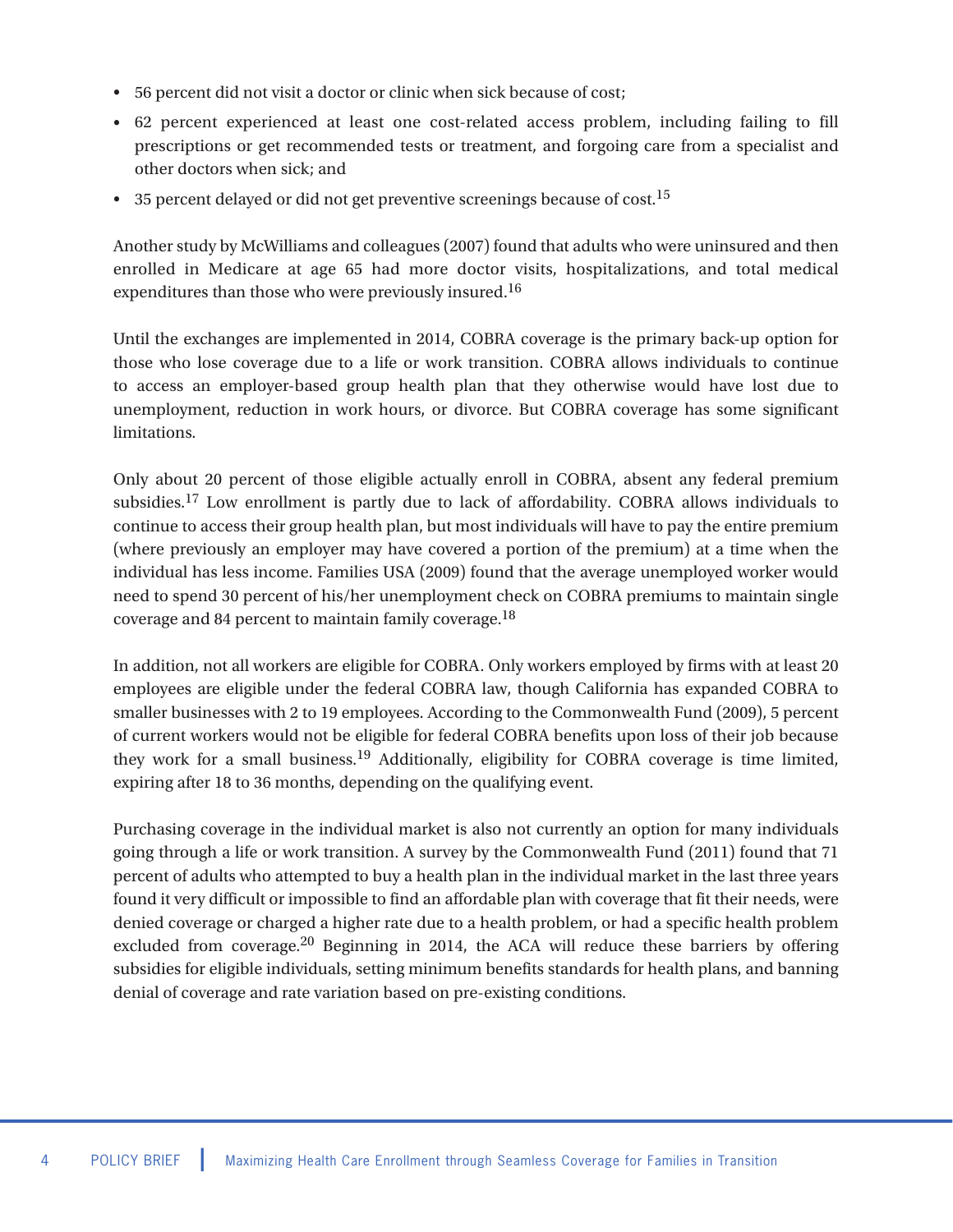# **Work and Life Transitions Prompting Insurance Loss**

Many individuals and families lose insurance as a result of work or life transitions that also often result in income loss, such as job loss or change, divorce, widowhood, loss of dependent status, disability, or moving. Given the concomitant loss of income typically seen in these circumstances, it should not be surprising that cost is the single most common reason cited by individuals for lack of coverage.21

#### **CHANGE OF EMPLOYMENT**

Aside from cost, the most common reason cited by individuals for a lack of coverage is a change in employment in the family, whether due to the loss of a job or a job change.<sup>22</sup> A survey by the Centers for Disease Control and Prevention (CDC, 2006) found that 27 percent of the uninsured identified change in employment as one of the reasons for lack of coverage. $23$  A recent survey by the Commonwealth Fund (2011) found that nearly three out of five individuals who had been receiving coverage through their jobs and lost their jobs became uninsured.<sup>24</sup>

Newly unemployed workers are just one group that loses coverage as a result of a change in employment. Switching jobs or leaving the labor market altogether can also have a significant impact on insurance coverage. Gruber (2001) analyzed individuals who had moved from privately insured to uninsured at a point in time and had lost or left a job in the previous four months. Among these, less than a quarter moved from employment to unemployment, while more than half moved to a new job and nearly a quarter left the labor market.<sup>25</sup> One reason for loss of coverage when moving to a new job is that nearly three-quarters of covered workers are employed by firms that require a waiting period for health benefits. The most common waiting period length is one month, affecting 31 percent of covered workers.<sup>26</sup> In California, 6 percent of covered workers were employed by a firm with a waiting period of more than 90 days in 2009.<sup>27</sup> The ACA will limit waiting periods to 90 days starting in January 2014.

The longer one is out of work, the more likely one is to lose private coverage. This can be explained in part by the fact that the longer one is unemployed, the more likely one is to lose COBRA coverage either due to expiration of eligibility or due to exhaustion of financial resources to dedicate to COBRA coverage.28

A reduction in work hours can also increase the likelihood of uninsurance. Fairlie and London (2005) found that full-time, full-year workers who become employed only part-year are 5.0 percentage points more likely to lose health insurance than those who continue to work a full year, and full-time, full-year workers who become employed only part time are 5.7 percentage points more likely to lose health insurance than those who continue to work full time.<sup>29</sup> Research by the Commonwealth Fund (2005) found that temporary workers (defined as temporary agency workers, contract company workers, leased employees, on-call workers, day laborers, or direct-hire temporary workers) are more likely to be uninsured than the population as a whole.<sup>30</sup> Because the employer obligation in the ACA applies to full-time, full-year employees, a reduction in work hours or work year may continue to result in the loss of job-based coverage in the future.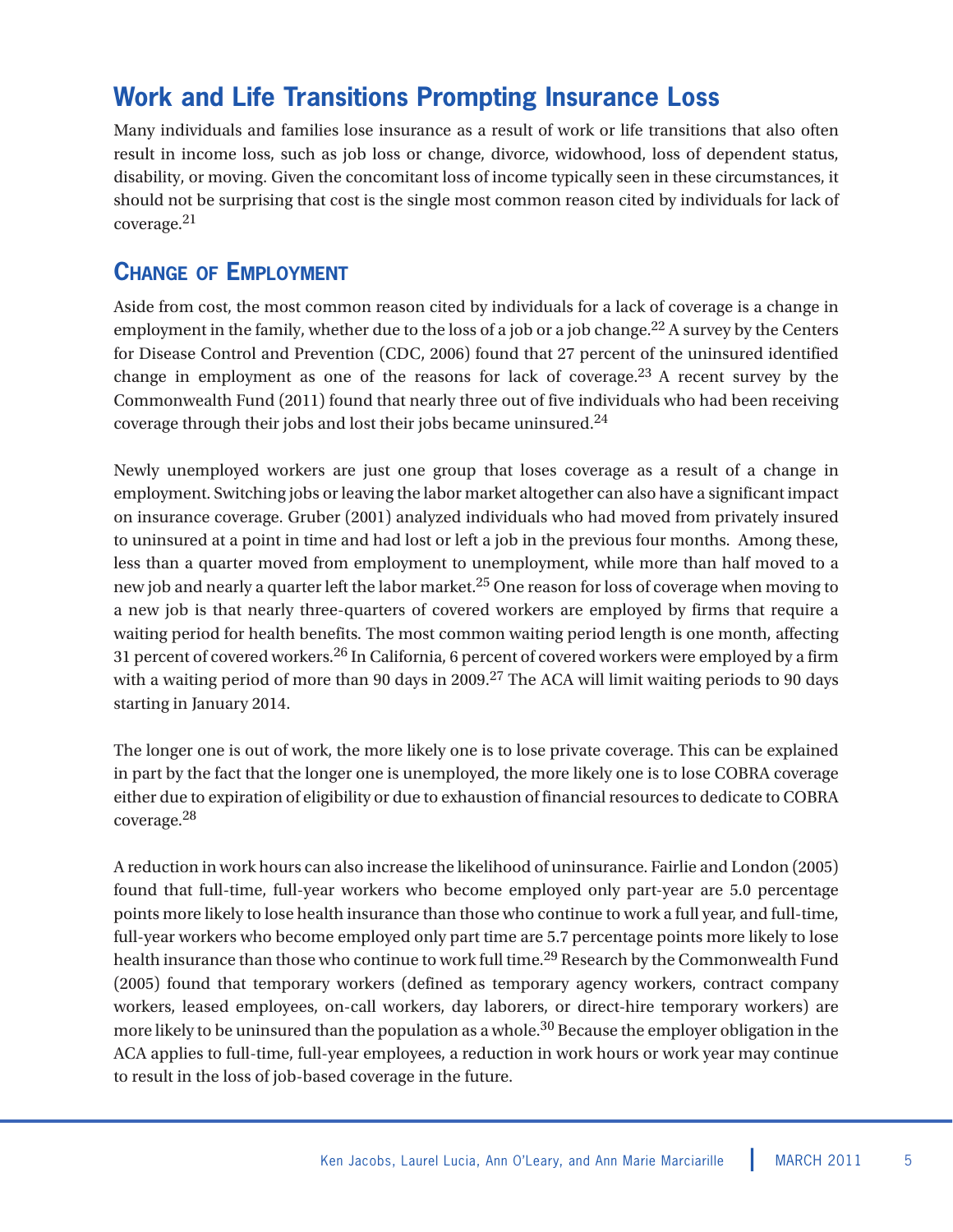Children's coverage is also tied to employment changes. Fairbrother and colleagues (2010) found that children whose parent loses a job are almost four times as likely to lose insurance as are children whose parent experiences no job loss. Nearly one-third of children with private insurance lose coverage when a parent loses a job, and for low-income children among this group the odds of becoming uninsured are even higher: 46 percent. The high rate of uninsurance for these low-income children is partly due to the lower ability to afford COBRA coverage.<sup>31</sup>

#### **DIVORCE AND WIDOWHOOD**

Divorce and widowhood are also correlated with losing health insurance, especially for women and the near-elderly.<sup>32</sup> In 2008, almost 40 percent of married women ages 18 through 64 received employer-sponsored insurance as a dependent,  $33$  compared to 25 percent of all women ages 18 through 64.<sup>34</sup> One-quarter of women offered health insurance through their own employers decline in favor of dependent coverage through a spouse.<sup>35</sup> Even women with insurance through their own employers are at risk of losing insurance after a divorce because a major loss of financial resources post-divorce decreases the ability to afford the employee portion of a premium.36

Over three-quarters of women who remain married are continuously insured, compared to just over half of women who divorce.<sup>37</sup> Marital disruption, including widowhood, separation, and divorce, increases the risk of insurance loss significantly more for women than for men.<sup>38</sup> The chances of becoming uninsured in the eight months after the loss of a spouse (widowhood, separation, divorce) are 23 percent for married women and 14 percent for married men.<sup>39</sup> Persons who are widowed, divorced, or separated account for one-third of the uninsured near-elderly.<sup>40</sup> Approximately 3 percent of the non-elderly uninsured report that a change in marital status or the death of a parent are reasons for uninsurance.<sup>41</sup>

#### **AGING OUT**

Another trigger for losing health insurance is aging out of a plan. The ACA allows young adults under age 26 to enroll in a parent's plan, potentially reducing the number of young adults who lose coverage due to age, but data is not yet available to indicate how coverage trends are likely to change for this group. In 2006, 6 percent of the non-elderly uninsured cited ineligibility due to age or leaving school as reasons for uninsurance.<sup>42</sup> Currently, turning 19 increases the risk of being uninsured by more than twofold: the uninsured rate rises from 12 percent among children age 18 and under to 31 percent among those ages 19 to 29.<sup>43</sup> High school and college graduations are also milestones at which young adults tend to lose coverage. Among all young adults graduating from high school, 30 percent were uninsured for some time in the subsequent year, while the rate is much higher (51 percent) for those who do not go on to college and lower (23 percent) for young adults who attended college that year.<sup>44</sup> Nearly two of five college graduates are uninsured for a period during the first year after graduation.<sup>45</sup>

Young adults comprise 29 percent of the uninsured and have the highest rate of uninsurance of any age group. Working young adults have lower access to job-based coverage than other working adults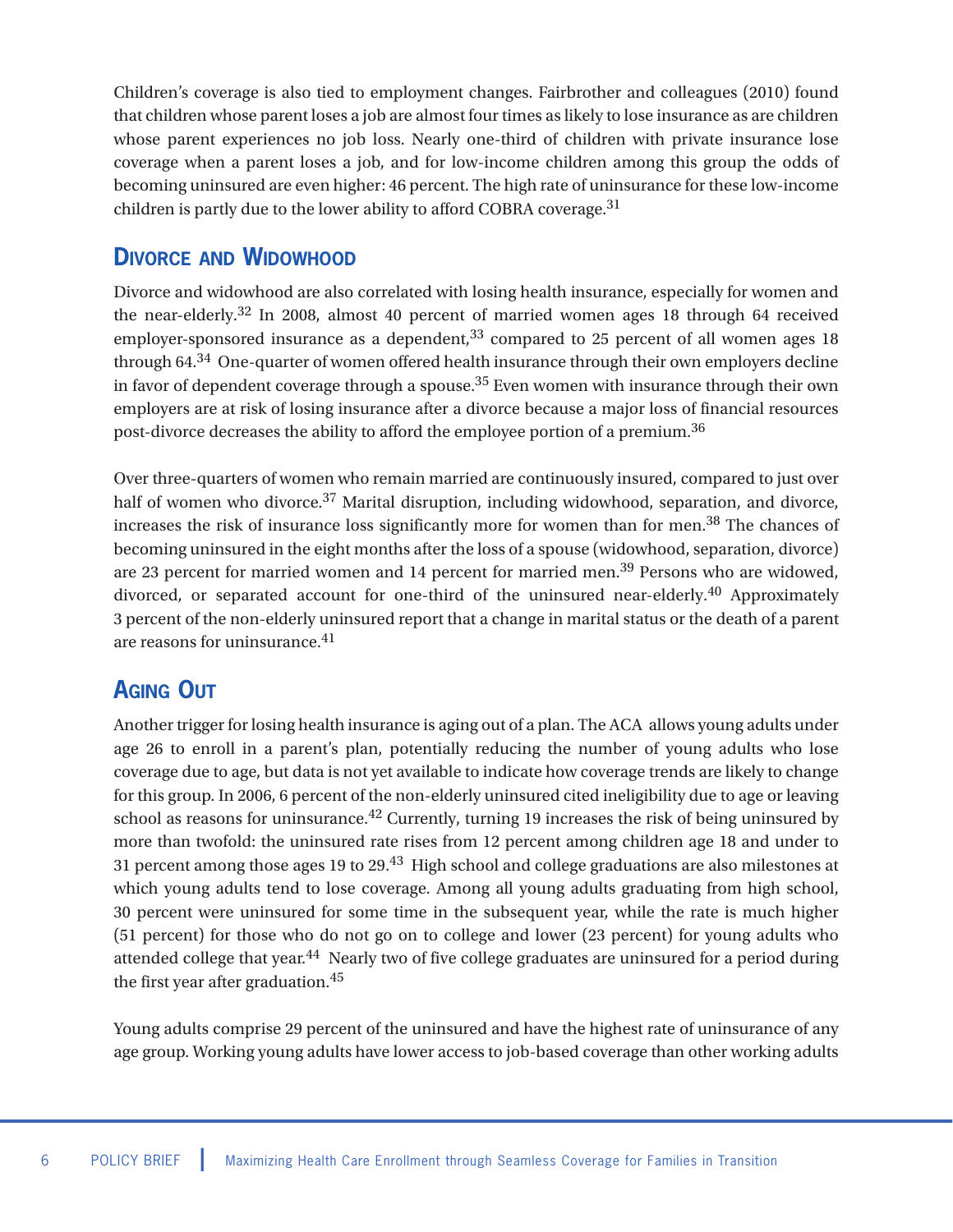because they are more likely to work for small firms and in industries with low offer rates.<sup>46</sup> Young adults face higher unemployment rates than other age groups<sup>47</sup> and are also less likely to be married,<sup>48</sup> thereby decreasing the odds of receiving coverage through their own job or that of a spouse.

Another reason for the higher rate of uninsurance among young adults is that more than four in ten young adults who were previously enrolled in Medicaid or the Children's Health Insurance Program (CHIP) become uninsured after turning 19.<sup>49</sup> Beginning in 2014, some of these young adults will be eligible to continue their Medicaid coverage due to the ACA expansion of coverage to adults below 133 percent of the federal poverty level. In the 10 states in which Medicaid eligibility for children ages 6 through 18 is above 133 percent of the federal poverty level, young adults will continue to age off of Medicaid.50 Due to their low income, uninsured young adults who age out of Medicaid or CHIP are unlikely to be able to afford job-based coverage even if it is offered through their own job. In addition, more than half of these uninsured young adults are in families below the federal poverty level, making enrollment in a parent's plan unlikely.<sup>51</sup>

The ACA will result in a significant expansion of coverage for those young adults who have access to a parent's job-based plan, but many currently uninsured young adults will not benefit from this expansion and are likely to access coverage through the exchanges. Young adults who become ineligible for Medicaid and CHIP due to age are also likely to access coverage through the exchanges.

### **DISABILITY**

Disability is another cause of uninsurance. Two percent of employees who take leave due to their own temporary disability (including pregnancy, child birth, and recovery from child birth) or to care for an ill family member lose their health insurance, according to a study by the Department of Labor (2001).<sup>52</sup> A 2003 survey of non-elderly adults with permanent disabilities found that 5 percent were uninsured.53

Some employees with short-term disabilities will continue to have access to their employer-based coverage as mandated by the Family and Medical Leave Act (FMLA), which requires employers to maintain group coverage for employees on certain kinds of leave. But half of all workers in the country are not covered by FMLA either because they work for a small business or they haven't met the eligibility requirements.<sup>54</sup>

Private short-term disability insurance typically replaces wages only and does not address health insurance.

Some disabled individuals may qualify for Medicaid if their income and assets are low enough. Those with short-term disabilities are typically ineligible for Medicaid because eligibility rules may require being unable to work for a year or more. The ACA eliminates the asset test for some Medicaid eligibility categories, reducing a significant barrier to eligibility, but the asset test will continue for individuals with disabilities.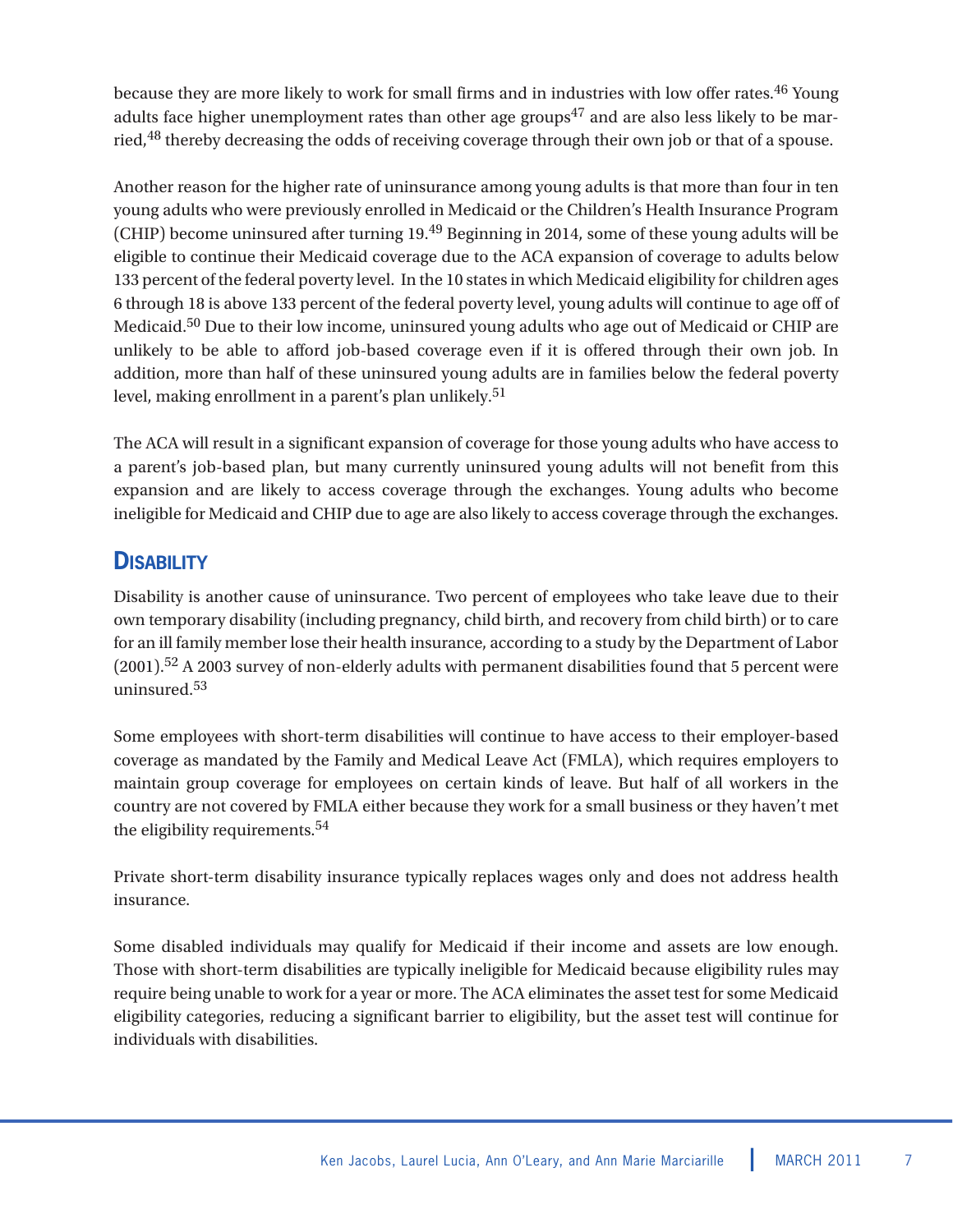Individuals with long-term disabilities (expected to last more than one year) are eligible for Medicare, even prior to reaching age 65, but only after a waiting period that typically lasts 29 months. (The 29-month waiting period includes a five-month waiting period from the start of disability to the start of Social Security Disability Insurance [SSDI] plus a 24-month waiting period from the start of SSDI to the start of Medicare.) Short and Weaver (2008) estimate that at any point in time 1.3 to 1.5 million newly eligible SSDI recipients are waiting to qualify for Medicare. Nearly one-quarter of new Medicare enrollees were uninsured at the point at which they were surveyed during the waiting period.<sup>55</sup>

#### **MOVING**

Moving is also associated with loss of insurance. Nationally, 13.1 percent of children who have moved in the last 12 months were uninsured compared to 8.6 percent among the children who did not move.<sup>56</sup> Moving is also strongly correlated with other factors such as job loss and divorce, which are often precipitating events for a move as well as income loss. Because moving is often the result of a change in employment or a change in family situation, moving is not necessarily the cause of the loss of coverage. Assuring that individuals continue to be covered even after a move presents a policy challenge.

# **Policy Considerations**

The ACA establishes mechanisms for ensuring seamless coverage between public programs and the exchanges. Each state will be required to have a single, streamlined form which an individual would fill out regardless of whether they enter the system through an exchange, the Medicaid program, or CHIP. That form will be used to determine eligibility for health insurance in any of the other programs. Individuals eligible for Medicaid or CHIP who apply for coverage in the exchanges will be automatically enrolled in the appropriate public program.<sup>57</sup> The enrollment data will be shared between the exchanges, Medicaid, and CHIP.

As the ACA is implemented through federal regulations and state law and regulations, similar strategies should be implemented to create seamless coverage for individuals transitioning between job-based coverage and the exchange. The strategies should focus on trigger events that lead to coverage gaps. Accomplishing seamless coverage transitions will require significant intentionality in designing the exchanges. In an upcoming policy brief, we will further analyze the ways in which federal and state policy can help ensure that individuals maintain coverage as they experience life transitions, but in this brief we raise some initial considerations for policymakers.

First and foremost, it is important that the architects of the state health exchanges recognize that many of the consumers of health plans under the exchange will be seeking temporary health coverage and may enter and exit the exchange multiple times.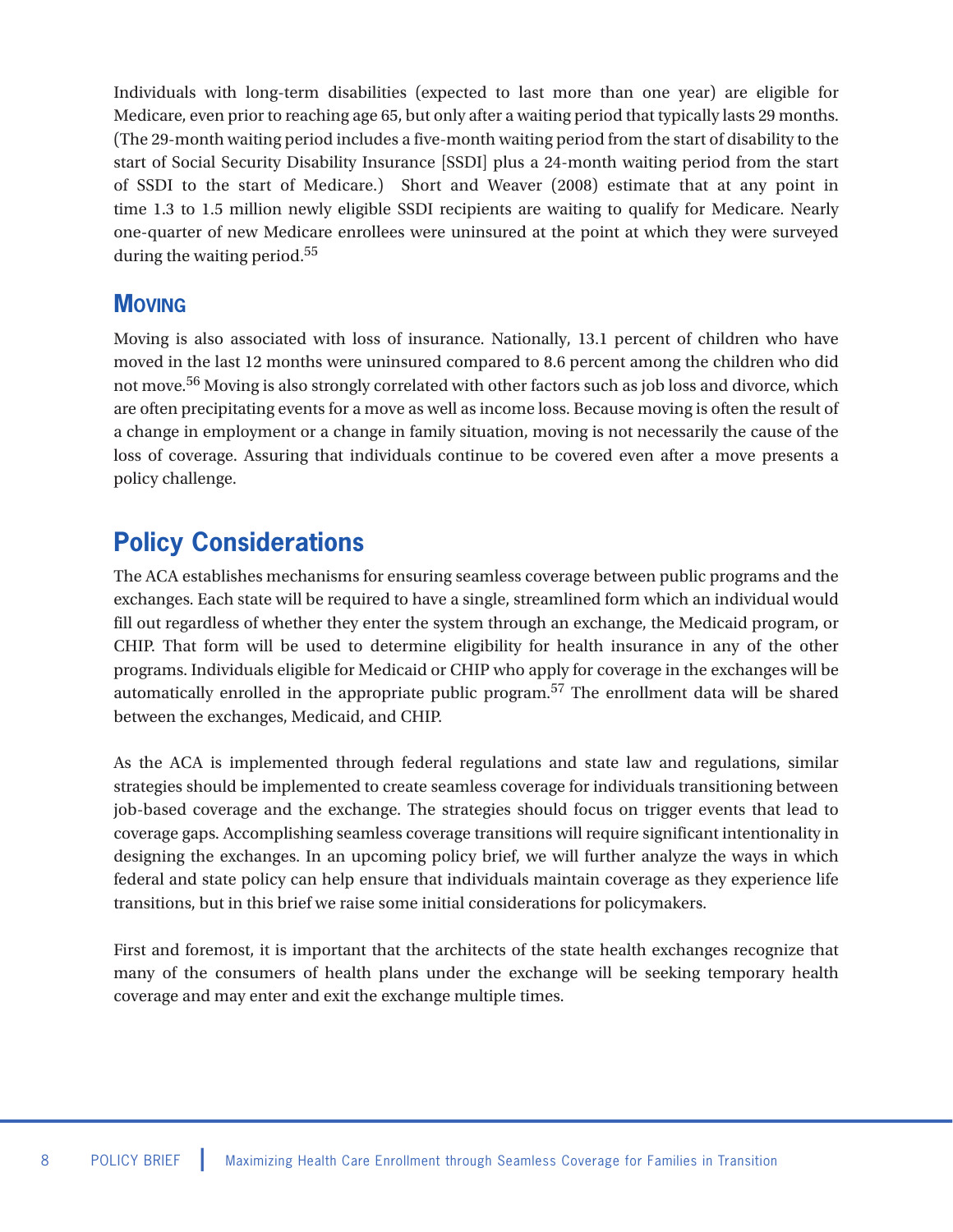Each of the trigger events discussed in this brief creates a potential point of intervention to connect individuals to the health insurance exchanges. Information about potential eligibility for the exchanges and the opportunity to enroll should be provided to individuals going through work or life transitions at certain contact points: COBRA notification, application for unemployment insurance, application for state disability and paid family leave insurance, dissolution or nullification of a marriage, or legal adoption of a child. Enrollment should be as streamlined and automatic as possible.

In order to simplify the transition between job-based coverage and the exchanges and to maximize continuity of care, exchanges should seek to offer plans with networks that are similar to those of the largest employer plans.

The work and life transitions discussed in this brief are often associated with significant changes in income. Under the ACA, subsidies and credits for both employment-based coverage and the exchanges are determined annually based on the previous year's taxable income. The Secretary of Health and Human Services may create procedures for determining eligibility based on factors other than most recent taxable year income if an individual applicant has submitted information that "demonstrates substantial changes" in income, family size, filing status, or other significant changes affecting eligibility, or if the individual applicant files for unemployment benefits. To ensure that health care remains affordable during periods of lost income, the guidelines developed by the Secretary and the practices put in place must be responsive to these dips in income. Federal regulations will have important implications for the level of uncertainty and financial hardship individuals may face in utilizing exchange subsidies and will have an impact on public support for the law.

States should consider what role exchanges and other organizations will play in helping individuals make informed choices about the level of subsidies they accept in the exchanges, factoring in the projected income changes throughout the year while acknowledging the eventual reconciliation of projected and actual household income.

This brief sets the groundwork for an upcoming policy brief in which we will make more detailed recommendations for state and federal policymakers on how best to ensure seamless health coverage under the Affordable Care Act for individuals and families who lose health insurance because of a work or life transition.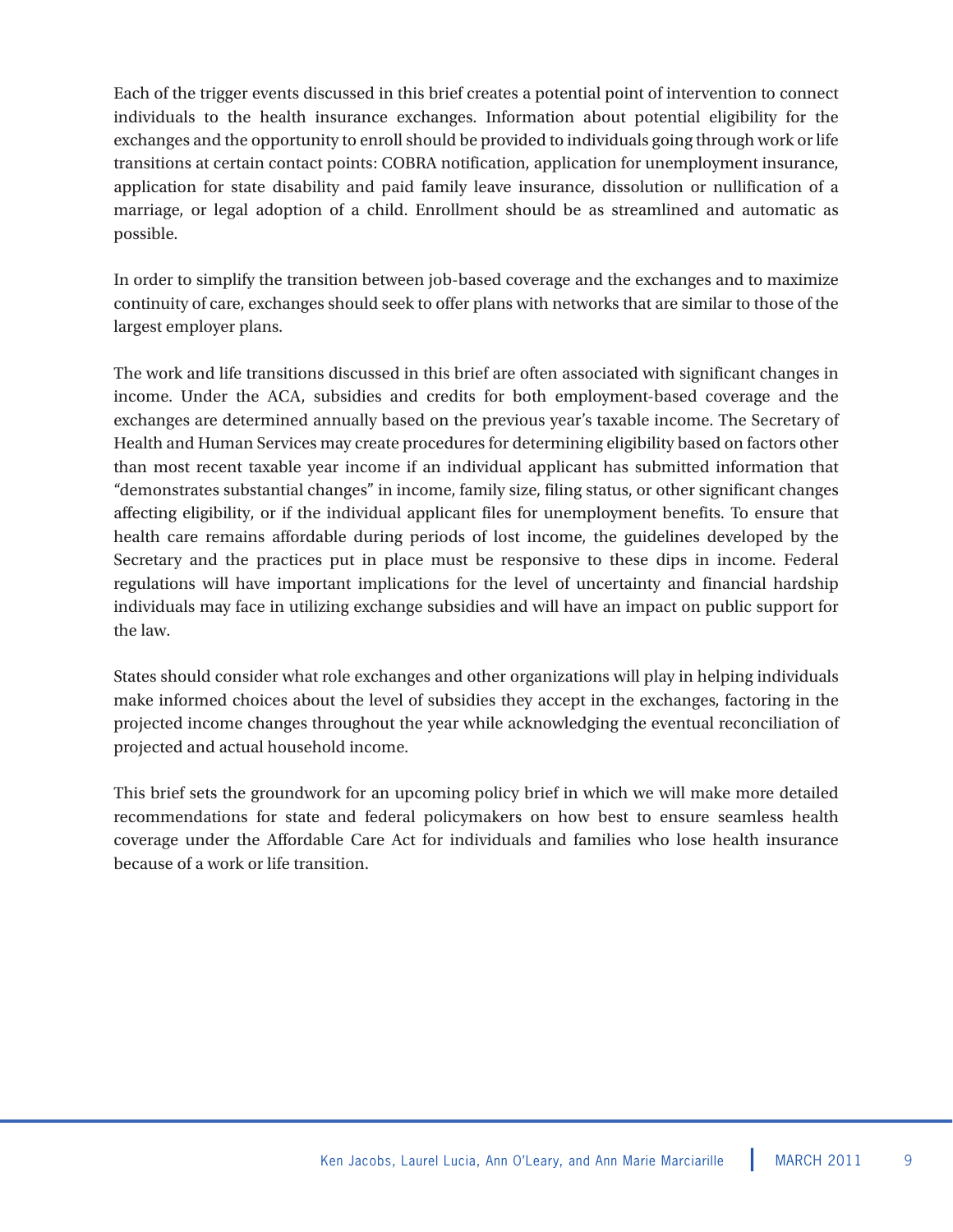## **Endnotes**

<sup>1</sup> The ACA will create health insurance "exchanges:" state-based marketplaces that will offer a choice of plans that meet standards for coverage and that will provide information to consumers to help them make educated choices about the policies they are purchasing. Some individuals and families will be eligible for subsidized coverage through the exchanges.

<sup>2</sup> Pamela Farley Short and D.R. Graefe, "Battery-Powered Health Insurance? Stability In Coverage Of The Uninsured," *Health Affairs*, Volume 22, Number 6 (2003): p. 244-255.

3 Joseph Sudano and D. Baker, "Intermittent Lack of Health Insurance Coverage and Use of Preventive Services," *American Journal of Public Health*, Volume 93, Number 1 (2003): p. 130-137. Andrew P. Wilper, S. Woolhandler, K.E. Lasser, D. McCormick, D.H. Bor, and D.U. Himmelstein, "Health Insurance and Mortality in U.S. Adults," *American Journal of Public Health*, Volume 99, Number 12 (2009): p. 2289-2295. Heather Rosen, F. Saleh, S. Lipsitz, S.O. Rogers, A. Gawande, "Downwardly Mobile: The Accidental Cost of Being Uninsured," *Archives of Surgery,* Volume 144, Number 11, November 2009. J. Michael McWilliams, E. Meara, A.M. Zaslavsky, and J.Z. Ayanian, "Use of Health Services by Previously Uninsured Medicare Beneficiaries," *The New England Journal of Medicine*, Volume 357 (2007): p. 143-53.

4 Dianna K. Welch and K. Giesa, "Analysis of Individual Health Coverage in Massachusetts Before and After the July 1, 2007 Merger of the Small Group and Nongroup Health Insurance Markets," Report to the Health Care Access Bureau within the Massachusetts Division of Insurance, June 2010, http://www.mass.gov/Eoca/docs/doi/Companies/adverse\_ selection\_report.pdf, accessed February 28, 2011.

5 Kaiser Commission on Medicaid and the Uninsured/Urban Institute analysis of March 2010 CPS.

<sup>6</sup> Peter Long and J. Gruber, "Predicting the Impact of the Affordable Care Act on California," *Health Affairs,* Volume 30, Number 1, (January 2011): p. 63-70.

<sup>7</sup> Sixty-five percent of the uninsured are without coverage for less than two years, according to Short and Graefe (2003).

<sup>8</sup> Pamela Farley Short and D.R. Graefe, "Battery-Powered Health Insurance? Stability in Coverage of The Uninsured," *Health Affairs*, Volume 22, Number 6 (2003): p. 244-255.

<sup>9</sup> Ken Jacobs and D. Graham-Squire. "No Recovery in Sight: Health Coverage for Working-Age Adults in the United States and California," UC Berkeley Center for Labor Research and Education Policy Brief, April 2009.

<sup>10</sup> Shana Lavarreda, R.E. Brown, L. Cabezas and D.H. Roby, "Number of Uninsured Jumped to More Than Eight Million from 2007 to 2009," University of California Los Angeles Center for Health Policy Research—Research Brief, March 2010. California Employment Development Department, "Historical Civilian Labor Force," March 2010 Benchmark, data not seasonally adjusted.

<sup>11</sup> Jonathan Gruber, "Transitional Subsidies for Health Insurance Coverage," *Inquiry*, Volume 37, Number 2 (2001): p. 225-231.

 $12$  Joseph Sudano and David Baker, "Intermittent Lack of Health Insurance Coverage and Use of Preventive Services," *American Journal of Public Health*, Volume 93, Number 1 (2003): p. 130-137.

 $^{13}$  Andrew P. Wilper, S. Woolhandler, K.E. Lasser, D. McCormick, D.H. Bor, and D.U. Himmelstein, "Health Insurance and Mortality in U.S. Adults," *American Journal of Public Health,* Volume 99, Number 12 (2009): p. 2289-2295.

<sup>14</sup> Heather Rosen, F. Saleh, S. Lipsitz, S.O. Rogers, A Gawande, "Downwardly Mobile: The Accidental Cost of Being Uninsured," *Archives of Surgery,* Volume 144, Number 11, November 2009.

<sup>15</sup> Michelle M. Doty, S.D. Rustgi, C. Schoen, and S.R. Collins, "Maintaining Health Insurance During a Recession: Likely COBRA Eligibility," The Commonwealth Fund Issue Brief, January 2009.

<sup>16</sup> J. Michael McWilliams, E. Meara, A.M. Zaslavsky, and J.Z. Ayanian, "Use of Health Services by Previously Uninsured Medicare Beneficiaries," *The New England Journal of Medicine*, Volume 357 (2007): p. 143-53.

 $^{17}$  Randall R. Bovbjerg, S. Dorn, J. Macri, and J.A. Meyer. "COBRA Subsidies for Laid-Off Workers: An Initial Report Card." Commonwealth Fund Issue Brief, December 2009.

<sup>18</sup> Families USA Foundation, "Squeezed! Caught between Unemployment Benefits And Health Care Costs," 2009.

<sup>19</sup> Michelle M. Doty, S.D. Rustgi, C. Schoen, and S.R. Collins, "Maintaining Health Insurance During a Recession: Likely COBRA Eligibility," The Commonwealth Fund Issue Brief, January 2009.

 $^{20}$  Sara R. Collins, M.M. Doty, R. Robertson, and T. Garber, "Help on the Horizon: How the Recession Has Left Millions of Workers Without Health Insurance, and How Health Reform Will Bring Relief," Findings from The Commonwealth Fund Biennial Health Insurance Survey of 2010, March 2011.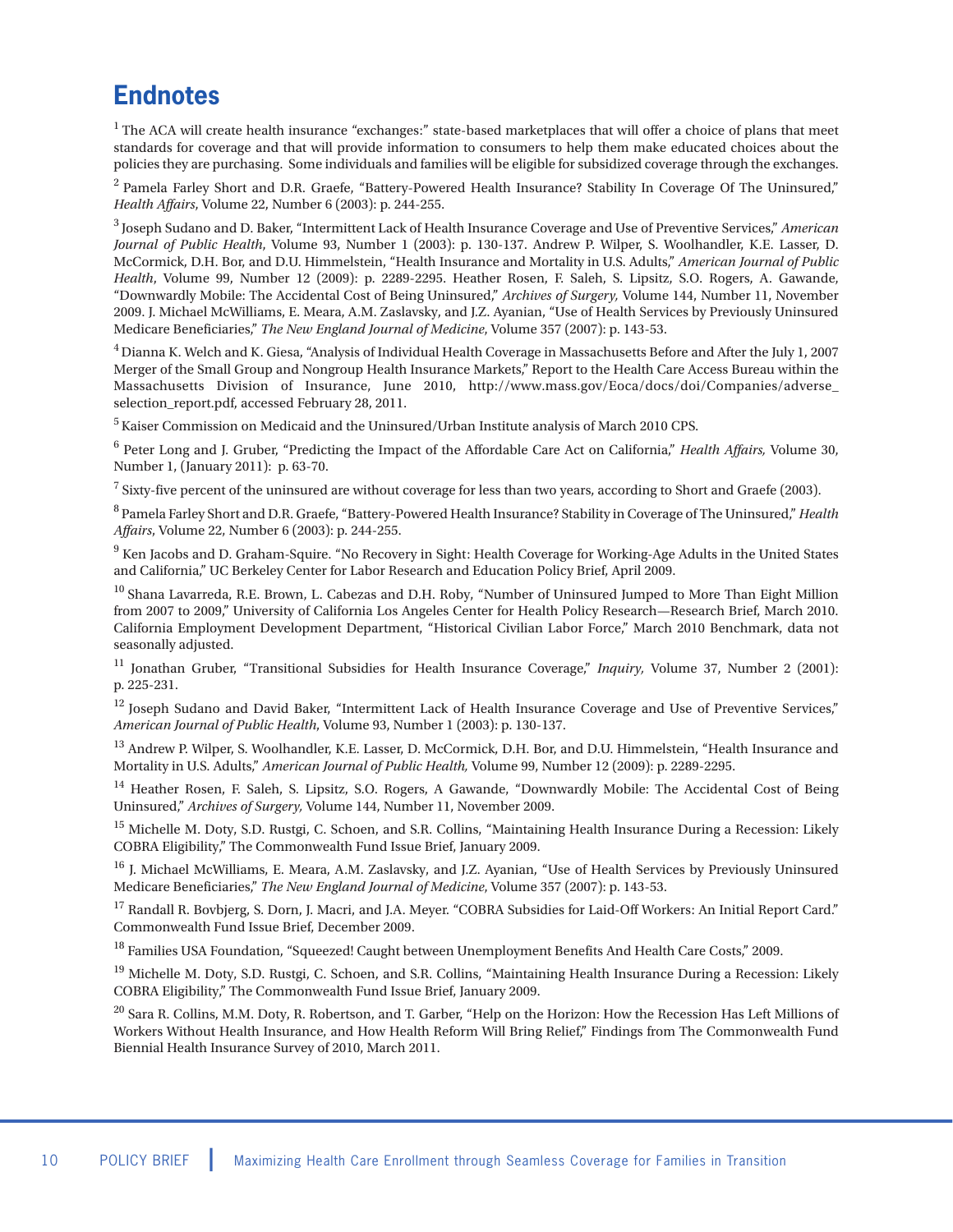<sup>21</sup> Centers for Disease Control and Prevention, "Summary Health Statistics for the U.S. Population: National Health Interview Survey, 2004," *Vital and Health Statistics*, Series 10, Number 229, Table 25 (August 2006).

 $22$  Ibid.

 $^{23}$  Ibid.

<sup>24</sup> Sara R. Collins, M.M. Doty, R. Robertson, and T. Garber, "Help on the Horizon: How the Recession Has Left Millions of Workers Without Health Insurance, and How Health Reform Will Bring Relief," Findings from The Commonwealth Fund Biennial Health Insurance Survey of 2010, March 2011.

<sup>25</sup> Jonathan Gruber, "Transitional Subsidies for Health Insurance Coverage," *Inquiry,* Volume 37, Number 2 (2001): p. 225-231.

<sup>26</sup> Kaiser Family Foundation/Health Research and Educational Trust, "Employer Health Benefits 2010 Annual Survey," Exhibit 3.8: Distribution of Covered Workers with the Following Waiting Periods for Coverage, 2010.

 $^{27}$ Jon Gabel, K. Jacobs, L. Tan, R. McDevitt, J. Pickreign, and S. KC, "National Health Reform Requirements and California Employers," UC Berkeley Center for Labor Research and Education Issue Brief, December 2009.

<sup>28</sup> Jonathan Gruber, "Transitional Subsidies for Health Insurance Coverage," *Inquiry,* Volume 37, Number 2 (2001): p. 225-231.

<sup>29</sup> Robert W. Fairlie and R.A. London, "The Dynamics of Health Insurance Coverage: Factors Correlated with Insurance Gain and Loss among Adults," Final Report Submitted to U.S. Department of Labor, August 31, 2005.

 $30$  Elaine Ditsler, P. Fischer, and C. Gordon, "On the Fringe: The Substandard Benefits of Workers in Part-Time Temporary, and Contract Jobs," Commonwealth Fund Publication Number 879, December 2005.

<sup>31</sup> Gerry L. Fairbrother, A.C. Carle, A. Cassedy, and P.W. Newacheck, "The Impact of Parental Job Loss on Children's Health Insurance Coverage," *Health Affairs*, Volume 29, Number 7 (2010): p. 1343-1349.

 $32$  Robert W. Fairlie and R. A. London, "The Dynamics of Health Insurance Coverage: Identifying Trigger Events for Insurance Loss and Gain," *Health Services and Outcomes Research Methodology*, Volume 8 (2008): p. 159-185.

<sup>33</sup> Liz Weiss, E. Whelan, and J. Arons, "Unmarried and Uninsured: Single Women Face Additional Health Insurance Barriers," Center for American Progress, 2009.

34Kaiser Family Foundation, "Women's Health Insurance Coverage," October 2009.

<sup>35</sup> T.C. Buchmueller, "Marital Status, Spousal Coverage, and the Gender Gap in Employer-Sponsored Health Insurance," *Inquiry*, Volume 33 (1996-1997): p. 308-316.

<sup>36</sup> Bridget J. Lavelle and P.J. Smock, "Divorce and Women's Risk of Health Insurance Loss in the U.S.," National Poverty Center Working Paper Number 2011-4, March 18, 2011.

<sup>37</sup> Ibid.

<sup>38</sup> Robert G. Wood, B. Goesling, and S. Avellar, "The Effects of Marriage on Health: A Synthesis of Recent Research Evidence," *Mathematic Policy Research*, 2007.

<sup>39</sup> Ibid.

<sup>40</sup> Gail Jensen, "The Dynamics of Health Insurance Among the New Elderly," *Medical Care*, Volume 30, Number 7 (July 1992): p. 598-614.

<sup>41</sup> Centers for Disease Control and Prevention, "Summary Health Statistics for the U.S. Population: National Health Interview Survey, 2004," *Vital and Health Statistics*, Series 10, Number 229, Table 25 (August 2006).

 $42$  Ibid.

<sup>43</sup> Sara R.Collins, C. Schoen, J.L. Kriss, M.M. Doty, and B. Mahato, "Rite of Passage? Why Young Adults Become Uninsured and How New Policies Can Help," The Commonwealth Fund Issue Brief, May 2006.

 $^{44}$  Ibid.

 $45$  Ibid.

<sup>46</sup> Karyn Schwartz and T. Schwartz, "Uninsured Young Adults: A Profile and Overview of Coverage Options," Kaiser Commission on Medicaid and the Uninsured, June 2008.

<sup>47</sup> Katherine Anne Edwards and A. Hertel-Fernandez, "The Kids Aren't Alright—A Labor Market Analysis of Young Workers," Economic Policy Institute Briefing Paper Number 258, April 7, 2010.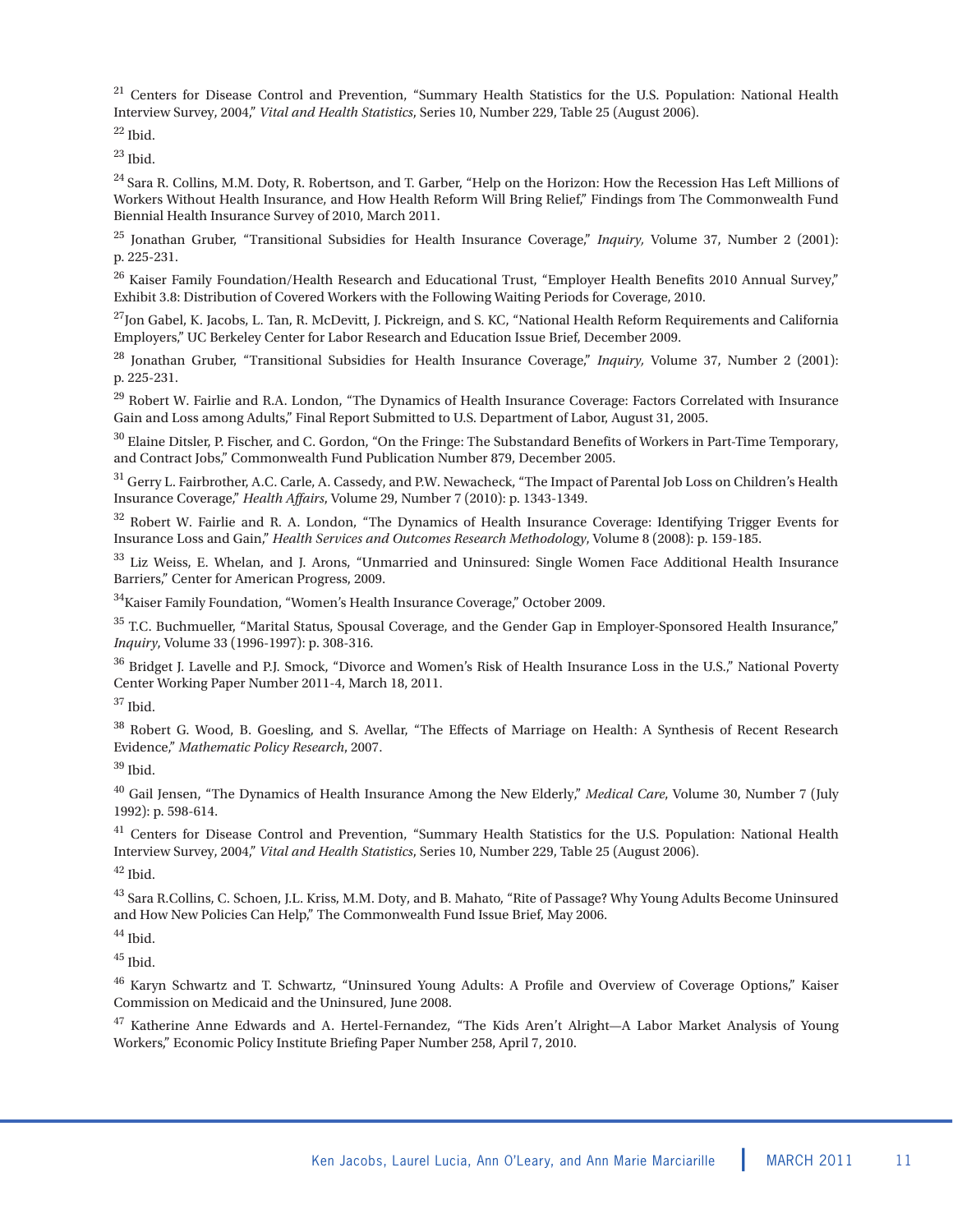<sup>48</sup> Karyn Schwartz and T. Schwartz, "Uninsured Young Adults: A Profile and Overview of Coverage Options," Kaiser Commission on Medicaid and the Uninsured, June 2008.

 $^{49}$  Kaiser Commission on Medicaid and the Uninsured, "Aging Out of Medicaid: What Is the Risk of Becoming Uninsured?" March 2010.

<sup>50</sup> The ten states with Medicaid eligibility limits above 133 percent of federal poverty level for children ages 6 through 19 are Alaska, Connecticut, Michigan, Minnesota, New Hampshire, New Mexico, Ohio, South Carolina, Vermont and Washington. Kaiser Family Foundation, "Income Eligibility Limits for Children's Regular Medicaid and Children's CHIP-funded Medicaid Expansions as a Percent of Federal Poverty Level (FPL), January 2011."

<sup>51</sup> Kaiser Commission on Medicaid and the Uninsured, "Aging Out of Medicaid: What Is the Risk of Becoming Uninsured?" March 2010.

<sup>52</sup> David Cantol et. al, "Balancing the Needs of Families and Employers: Family and Medical Leave Surveys," Department of Labor (2001).

<sup>53</sup> Kristina W. Hanson, P. Neuman, D. Dutwin, and J.D. Kasper, "Uncovering The Health Challenges Facing People With Disabilities: The Role Of Health Insurance," *Health Affairs* Web Exclusive W3- 553, November 19, 2003.

<sup>54</sup> Jane Waldfogel, "Family and Medical Leave: Evidence from the 2000 Surveys," *Monthly Labor Review,* Volume 124, Number 9 (2001): p. 19–20.

<sup>55</sup> Pamela Farley Short and F.M. Weaver, "Transitioning to Medicare Before Age Sixty-Five," *Health Affairs* Web Exclusive w177, March 25, 2008.

<sup>56</sup> Victoria Lynch, S. Phong, G. Kenney, and J. Macri, "Uninsured Children: Who Are They and Where Do They Live?" Urban Institute and Robert Wood Johnson Foundation, August 2010.

<sup>57</sup> Affordable Care Act Section 1413.